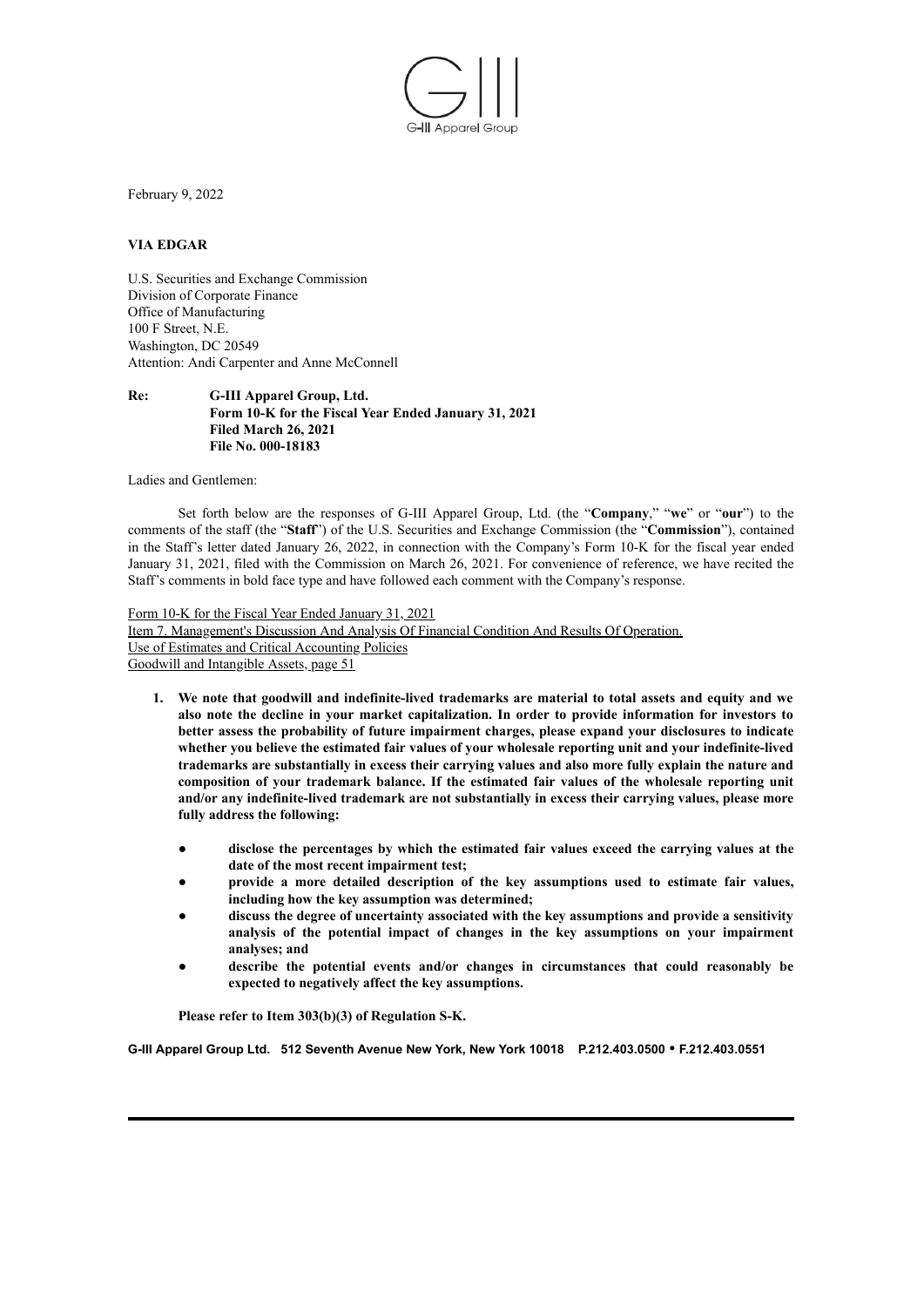

## Response:

The Company performed its annual tests of its wholesale reporting unit and its indefinite-lived trademarks as of January 31, 2021 and determined that the estimated fair values of its wholesale reporting unit and its indefinite-lived trademarks were substantially in excess of their carrying values.

The Company's indefinite-lived trademark balance is primarily composed of the Donna Karan/DKNY trademark that was acquired in fiscal 2017.

The Company will disclose the results of its annual impairment tests and composition of its trademark balance in Item 7. Management's Discussion and Analysis of Financial Condition and Results of Operation in its Annual Report on Form 10-K for the fiscal year ended January 31, 2022. The disclosure below illustrates what the Company expects to include for the years ended January 31, [2022], 2021 and 2020, respectively. The Company's actual disclosure in its Form 10-K for the fiscal year ended January 31, 2022 will reflect the results of its annual impairment tests as of January 31, 2022:

The Company performed its annual tests of its wholesale reporting unit and its indefinite-lived trademarks as of January 31, [2022], 2021 and 2020 and determined that no impairment existed at those times. The results of the Company's annual tests determined that the estimated fair values of its wholesale reporting unit and its indefinite-lived trademarks were substantially in excess of their carrying values.

The Company's indefinite-lived trademark balance is primarily composed of the Donna Karan/DKNY trademark that was acquired in fiscal 2017.

Item 8. Financial Statements And Supplementary Data Consolidated Financial Statements Note O - Segments, page F-36

**2. Please disclose net sales by product line/product brand based on the requirements of ASC 280-10-50-** 40. In this regard we note that you calculate historical return rates and other historical rates related to **variable consideration on a product line basis and you disclose and discuss changes in net sales related to product brands in MD&A.**

Response:

As described in Item 1. "Business" in our Annual Report on Form 10-K for the fiscal year ended January 31, 2021, the Company's wholesale operations segment includes net sales related to licensed products and its own proprietary brands. The Company's retail operations segment also includes net sales related to licensed products and its own proprietary brands. Pursuant to the requirements of ASC 280-10-50-40, the Company will disclose net sales from external customers for these two groups of similar products for each segment for the appropriate periods in its Annual Report on Form 10-K for the fiscal year ended January 31, 2022. Although certain financial information related to net sales is tracked by product line and used in some of the Company's variable consideration calculations, the Company does not track and record all adjustments to net sales on a product line basis. Accordingly, the Company does not have net sales by product line available to disclose. Further, the Company believes since a significant part of its business is done with licensed brands, and due to the highly competitive environment to attain those brand rights, disclosing additional financial information by product brand would put the Company at a competitive disadvantage when negotiating both new license agreements and potential amendments to current agreements. The table below illustrates what the Company expects to disclose for the years ended January 31, [2022], 2021 and 2020, respectively:

**G-III Apparel Group Ltd. 512 Seventh Avenue New York, New York 10018 P.212.403.0500 • F.212.403.0551**